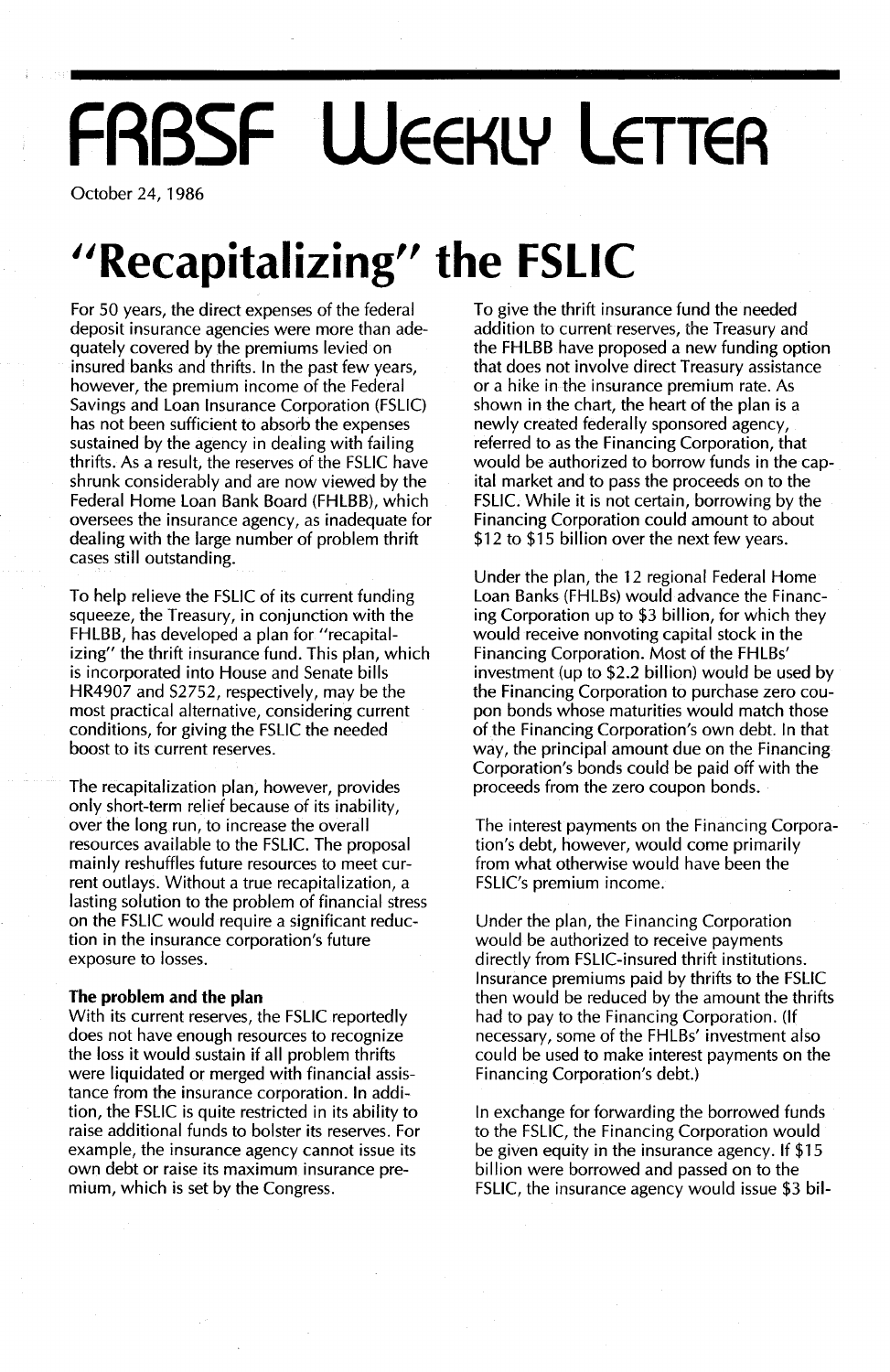## **FRBSF**

lion in redeemable stock and \$12 billion in nonredeemable certificates to the Financing Corporation.

While the \$3 billion in stock, which essentially represents the FHLBs' original investment, would be redeemable, the amount eventually repaid would remain uncertain. To provide for repayment to the Federal Home Loan Banks, the FSLIC would make contributions to an "equity return account" beginning in 1997. These contributions would vary with the reserve-to-deposit ratio of the FSLIC. When all of the Financing Corporation's debt matures, which would be no later than 2026, the FHLBs would receive the funds in the equity return account. The repayment realized might be zero or perhaps the original investment plus some return.

#### **Budget** issue

A major debate over this recapitalization plan centered on the implications for the federal budget deficit. At issue was whether the funds from the Financing Corporation really would represent equity in the FSLIC or debt obligations of the insurance agency.

Equity contributions received by the FSLlC can be used to offset the insurance agency's expenditures (which are treated as spending in the federal budget), in part, because the insurance agency would have discretion over the distribution of dividends. The Congressional Budget Office (CBO), however, maintained that, under the plan as first proposed, the Financing Corporation's borrowings represented debt obligations of the FSLlC since the FSLlC was directly responsible for the interest costs. As a practical matter, this meant that the FSLIC would have no option but to make those payments, which would not be the case if it were in fact dealing with dividend payments on stock it had issued.

This initial controversy was resolved by giving the Financing Corporation direct access to the insurance premiums paid by thrifts, as discussed earlier. As important as this might be in satisfying the technical aspects of the law, the change is not substantive.

a sa mga kalalang pagkalang ng pagkalang ng mga kalalang pagkalang ng pagkalang ng pagkalang ng mga kalalang n<br>Kanadang pagkalang ng pagkalang ng pagkalang ng pagkalang ng pagkalang ng pagkalang ng pagkalang ng pagkalang

#### **Beyond the budget**

In particular, the change in the plan does not alter the fact that only a small portion of the increase in the FSLlC's current reserves would consist of an injection of *new* resources (the investment of the FHLBs). Most of the boost to reserves would come from borrowings, and a large portion of what would have been the FSLlC's future income stream (that is, payments from thrifts to the Financing Corporation) would be committed to paying the interest on that debt. Such a commitment would greatly reduce the resources available to absorb future FSLlC expenses.

At current market rates, the annual interest cost on federally sponsored agency debt of \$12 to \$15 billion would be on the order of \$1 billion. In 1985, regular premium income to the FSLlC totaled only \$700 million  $(1/12th)$  of one percent of thrift deposits). A special assessment raised another \$1 billion (1/sth of one percent of thrift deposits) in premiums last year. The special assessment, however, has raised some questions concerning competitive imbalance since thrifts have had to pay more than commercial banks for deposit insurance. Indeed, the thrift industry has been pushing hard to get the special assessment phased out by 1991 as part of the recapitalization plan.

The thrift industry has argued that the special assessment could be eliminated because regular premium income would increase as the thrift deposit base expands. A broader deposit base by itself is not the answer, however. Deposit growth would mean not only higher gross income but also greater risk exposure for the FSLlC, everything else the same. Therefore, even if the higher income generated from the growth in deposits were enough to meet the interest on the Financing Corporation's debt, the FSLlC could need additional resources to cover its other expenses in the future.

#### **Reducing risk**

The only way the FSLlC can meet its expenses over time, without access to more resources, is to reduce its exposure to losses. The Federal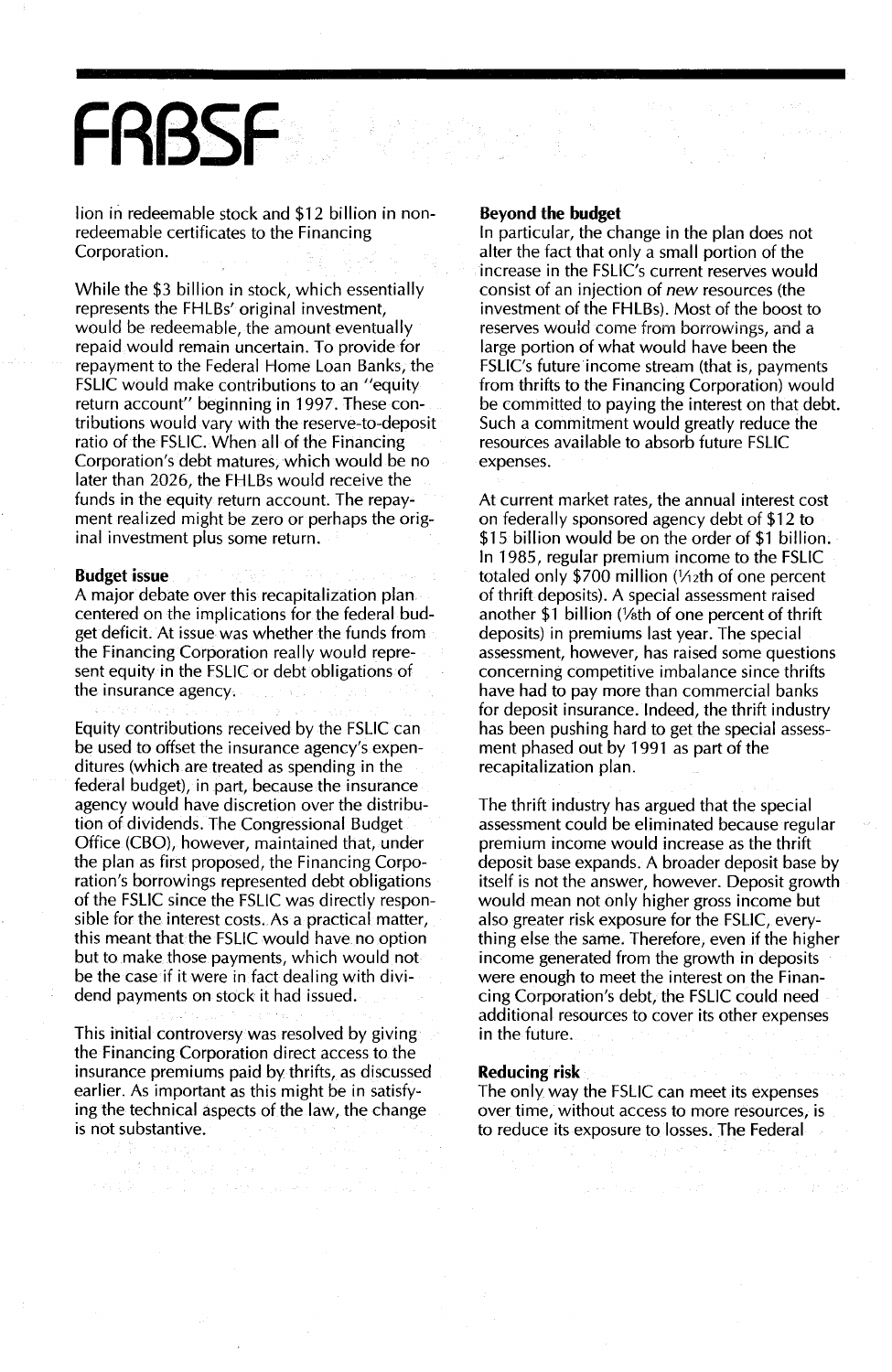#### The FSLlC Recapitalization Plan

A. Funding \$3 b \$12-15 b **FHLBs FSLIC** · Financino Corporation (FC) \$12-15 b<br>borrowed<br>by FC \$2.2 b investment<br>in zero coupon bonds Capital Market B. Repayments FSLIC·insured S&Ls FC interest and operating costs Amount in equity<br>return account Amount in equity<br>return account FHLBs **•** Financing  $\leftarrow$  FSLIC Corporation<br>(FC) Interest and principal on  $\overline{FC}$  debt Proceeds from zero<br>coupon bonds  $_{\rm{en}}^{\rm{in}}$  on  $_{\rm{en}}$   $_{\rm{en}}$  coupon bonds Capital Market

Home Loan Bank Board already has adopted higher capital requirements for insured thrifts to help protect the FSLIC. Currently, the minimum capital requirement for FSLlC-insured institutions is 3 percent of deposits, or about half the required ratio for banks. The FHLBB has announced a new minimum requirement for thrifts of 6 percent of deposits. (The requirement for an individual institution could be higher depending on the composition of its assets and liabilities.) The new standard, which takes effect in 1987, will be phased in over a period of 6 to 12 years. In addition, the FHLBB has proposed doing away with the use of regulatory capital (such as net worth certificates issued to thrifts by the FSLlC) to meet the new capital requirements.

These types of policy changes are important to the long-run financial integrity of the FSLIC. But the new capital standards have to be enforced if they are to make a difference. To limit the FSLlC's losses, poorly performing thrifts with "low" capital ratios have to be closed promptly. Such a closure policy is more important to the

FSLlC's ability to remain "self-sufficient" than are innovations such as risk-related insurance premiums.

Even with strictly enforced new capital requirements, capital regulation that is based on book value rather than market value measures of capital could continue to present problems for the FSLIC. This is particularly true if there should be an unexpectedly sharp rise in interest rates. Despite deregulation, exposure to interest rate risk will continue to be a source of potential losses to the thrift industry. As in the past, unexpected increases in interest rates will mean immediate declines in the market value of thrift net worth, with book value net worth adjusting only with a long lag.

Continued reliance on book value could perpetuate the tendency to close institutions too late - that is, when market net worth is already below zero. The degree to which the reliance on book value accounting will result in misleading signals regarding the financial health of thrifts will depend in part on the stability of market interest rates.

#### Conclusion

It is important for the FSLlC to have the resources needed to deal with the backlog of problem thrift cases. In this regard, the "recapitalization" plan proposed by the Treasury and the Federal Home Loan Bank Board would significantly boost the insurance corporation's current reserves. However, the net addition to the resources available to the FSLIC over time would be limited. Under the plan, the bulk of the funds would come from the Financing Corporation's borrowings, the interest on which must be paid out of the FSLlC's future income stream.

With much of the future income of the FSLlC earmarked to meet the cost of borrowing funds. to payoff its current obligations, the insurance fund would be able to meet its future liabilities without still more resources only if those liabilities were quite small. Failure to realize less than minimal exposure to risk would mean that in the future the FSLlC would have to be truly recapitalized, most likely with resources from outside the thrift industry.

#### Frederick T. Furlong

Opinions expressed in this newsletter do not necessarily reflect the views of the management of the Federal Reserve Bank.of San Francisco, or of the Board of Governors of the Federal Reserve System. Editorial comments may be addressed to the editor (Gregory Tong) or to the author . . . . Free copies of Federal Reserve publications can be obtained from the Public Information Department, Federal Reserve Bank of San Francisco, P.O. Box 7702, San Francisco 94120. Phone (415) 974-2246.